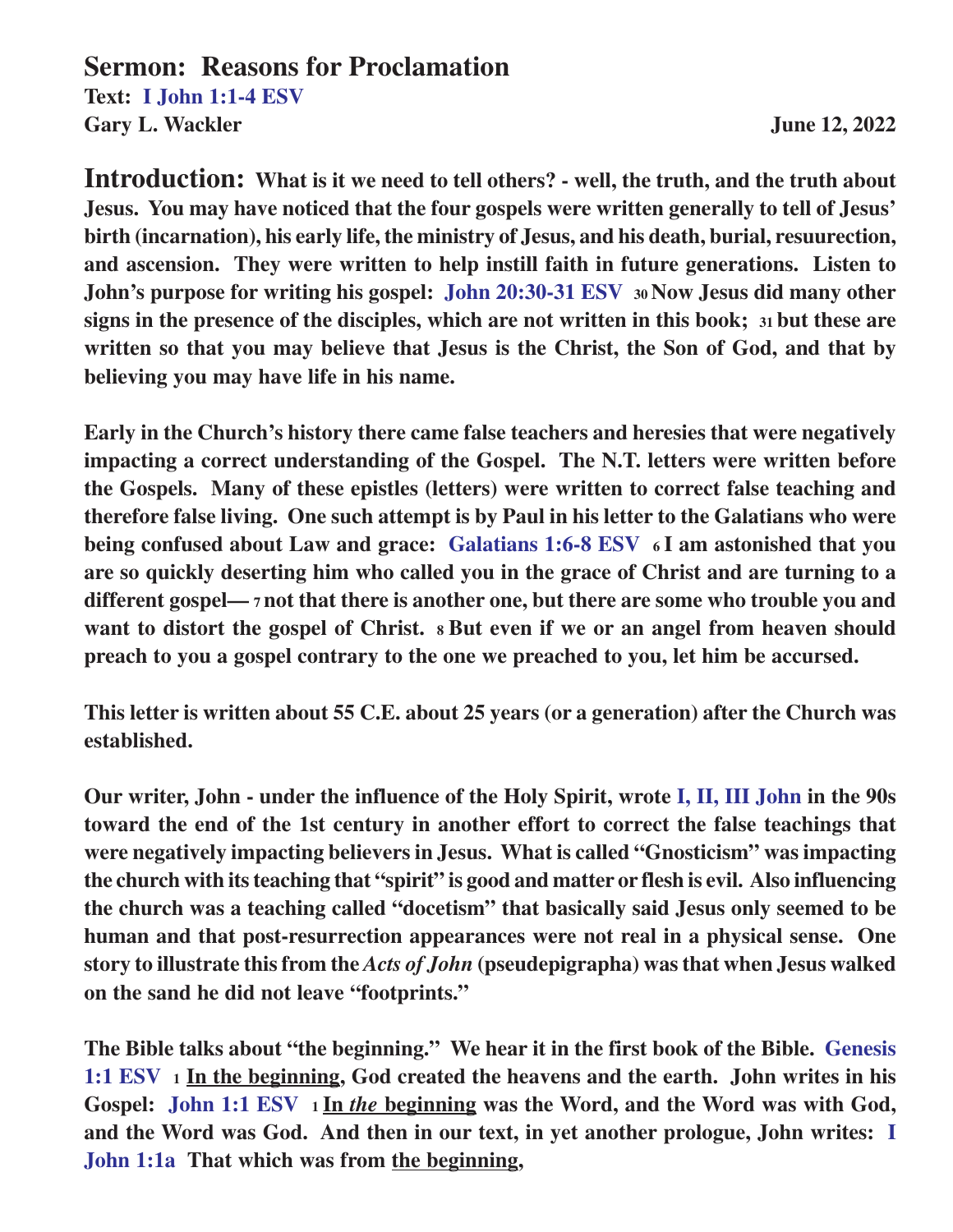**Where each of these phrases may be saying something different, one aspect is the same - Jesus! And God's purposes have always been about fellowship with His creation and His Church for whom Jesus died. What Jesus said, what John witnessed, is important as it relates to the word of life (eternal life), fellowship that is both vertical and horizontal, and the privilege given to us to proclaim the Good News that results in joy for those who accept God's terms.**

**I like what Ray Stedman has described here with regards to our text: "The short book known as I John re-proclaims the message of John's gospel in a changed context. The gospel** *of John* **recognized that both Jesus' followers and his foes agreed that he was human, but not everyone could see God's work being revealed in him. So the gospel emphasized the divine side of his nature. I John, however, speaks to a context in which some had taken that emphasis too far, and saw Jesus only in spiritual terms. So the epistle emphasizes Jesus' humanity...I John focuses on the embodied (incarnational) word of God, and calls for an embodied faith."**

**Let's read our text: I John 1:1-4 ESV 1 That which was from the beginning, which we have heard, which we have seen with our eyes, which we looked upon and have touched with our hands, concerning the word of life— 2 the life was made manifest, and we have seen it, and testify to it and proclaim to you the eternal life, which was with the Father and was made manifest to us— 3 that which we have seen and heard we proclaim also to you, so that you too may have fellowship with us; and indeed our fellowship is with the Father and with his Son Jesus Christ. 4 And we are writing these things so that our[a] joy may be complete.**

**Footnotes: [a] I John 1:4 Some manuscripts** *your*

**John in his writings is known for his themes of love, and here there is no difference. There can be no greater love than to live and share God's love with others. These 4 verses we are looking at today are one sentence in the Greek text. And the first verb is the word "proclaim" in verses 2 and 3.**

**The word (**απαγγελλοµεν**) means "to report, to declare, to report w. reference to the source from which a message comes (Brooke). The word 'to witness, to testify' (**µαρτυρεω**) is a word of experience and this word 'to declare' indicates the authority of commission (Stott) and both words emphasize that the message rests on eyewitnesses (Bultmann). Verse 2 forms a parenthesis which the writer inserted to make clear beyond all possibility of mistake that the life to which John bears witness was revealed by God in the historical person of Jesus (Marshall)."**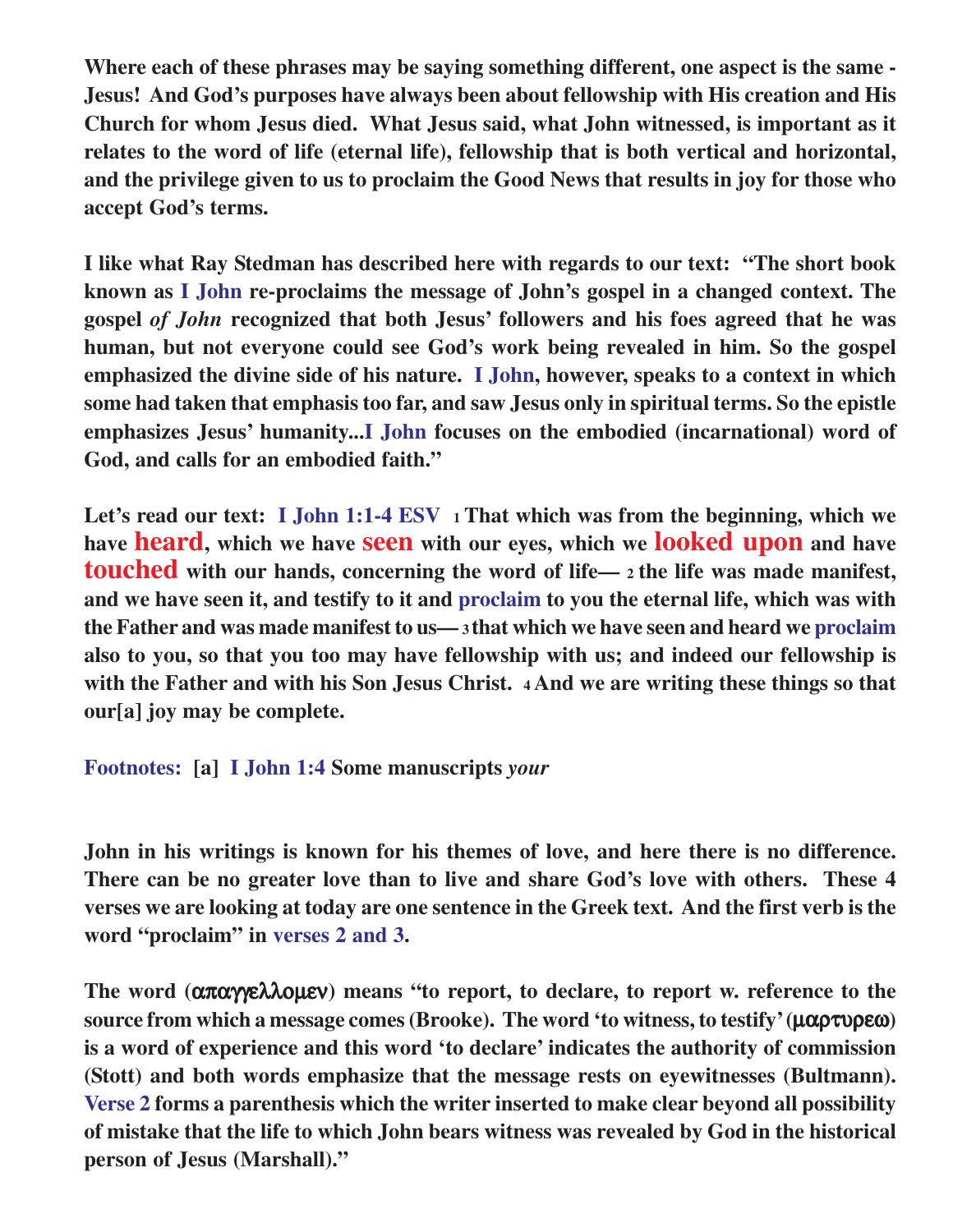**Today, we want to explore together the reasons John gives us for proclaiming the best news ever.**

## **I. The Gospel Comes through a First-Hand Witness.**

**A. John experienced Jesus.**

**John heard, saw, looked upon, touched, and experienced Jesus' message.**

**When John says he heard Jesus in the past, he is conveying here that this is still affecting him. He was never the same after hearing the voice of God and what he had to say. This is not craziness like someone who hears voices, but John heard "the voice." He was in Jesus' physical presence, sat at his feet like Martha (the sister of Lazarus) and not unlike Saul who heard the voice of Jesus on the road to Damascus. We, today, hear the word of God through the Scriptures with the help of the Holy Spirit. Sometimes a preacher, teacher, or friend may speak God's word to you to help you experience Jesus.**

**After many of Jesus' followers were leaving him because of a difficult teaching we hear this: John 6:67-69 ESV 67 So Jesus said to the twelve, "Do you want to go away as well?" <sup>68</sup>Simon Peter answered him, "Lord, to whom shall we go? You have the words of eternal life, 69 and we have believed, and have come to know, that you are the Holy One of God."**

**This phrase "we have seen" comes from a Greek word (**οραω**) that again talks about a past event of seeing something that has had a lasting result. Just one of many things this might relate to would be the time Jesus was transfigured on the mountain, and was in the company of Moses and Elijah, and his face shone like the sun (the glory of God).**

**John 1:14 ESV <sup>14</sup>And the Word became flesh and dwelt among us, and we have seen his glory, glory as of the only Son from the Father, full of grace and truth.**

**John 1:18 ESV 18 No one has ever seen God; the only God,[a] who is at the Father's side,[b] he has made him known.**

**Footnotes: [a] John 1:18 Or the only One, who is God; some manuscripts the only Son [b] John 1:18 Greek in the bosom of the Father**

**I John 4:12 ESV <sup>12</sup> No one has ever seen God; if we love one another, God abides in us and his love is perfected in us.**

**God was seen in Jesus, and God can be seen in us by the way we love others!**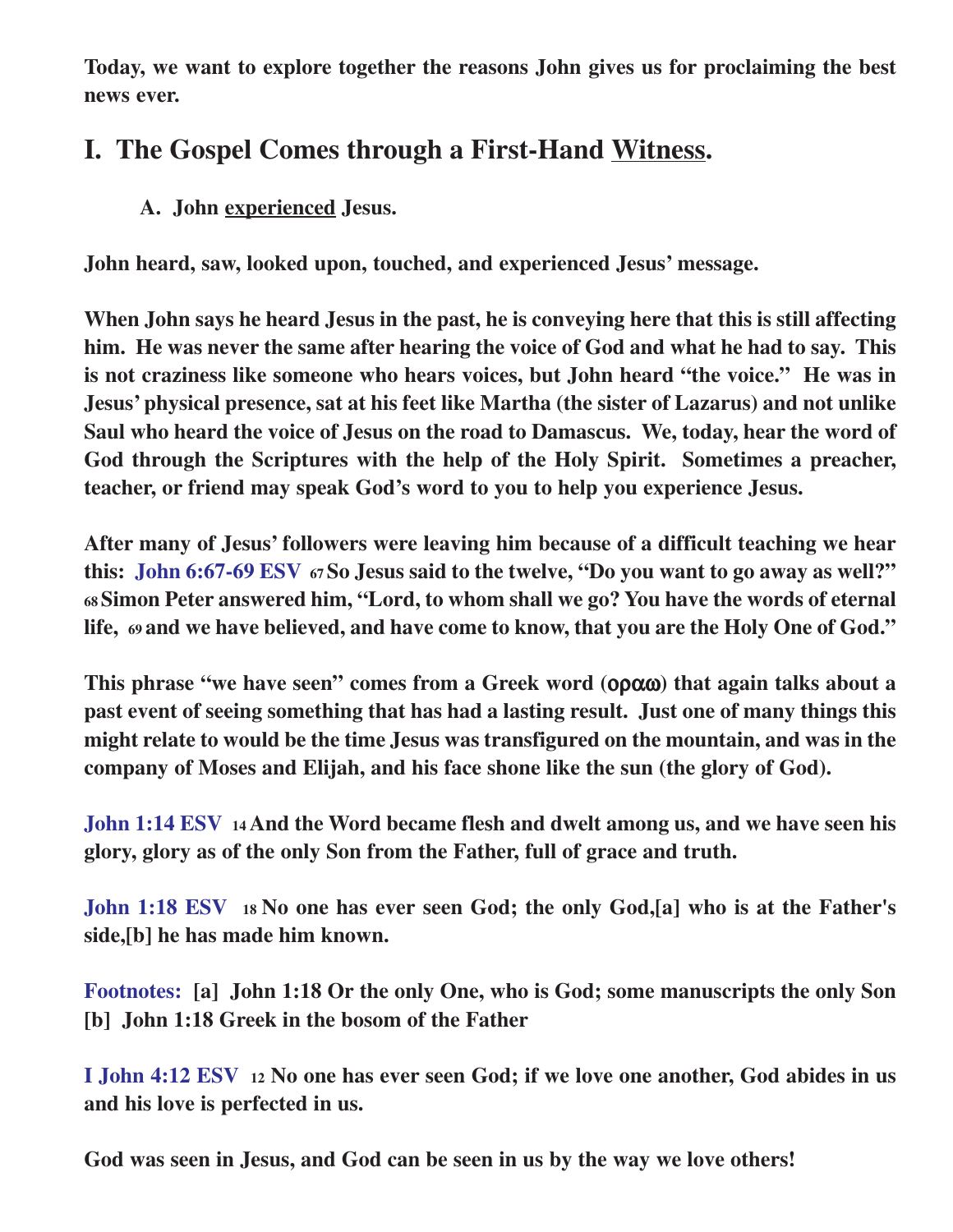**The word "gazed" (**θεαοµαι**) means "to look at or behold. The verb expresses the calm, intent, continuous contemplation of an object which remains before the spectator (Westcott)." - Rienecker, p. 784 It is where we get our word "theatre."**

**John had touched Jesus -**

**Luke 24:39 ESV <sup>39</sup>See my hands and my feet, that it is I myself. Touch me, and see. For a spirit does not have flesh and bones as you see that I have."**

**Jesus was no phantom. He was fully God and fully human (man).**

**B. Christians must share Jesus with others.**

**As Christians, if we accept the Gospel, these words of life become first-hand for us, and then must be, "out of love," shared with others. We are obligated to proclaim what we have heard, seen and touched to help save others from spiritual death and eternal punishment.**

## **II. The Gospel Can Create Eternal Life.**

**(If received, accepted and internalized)**

**Medicine and medical treatment are of no value to a person who refuses to listen to those who know what is best for them.**

**At the end of verse 1 is the phrase "the word of life."**

**A. The "word of life" is true (perfect). because its source is God**

**Proverbs 30:5a ESV <sup>5</sup> Every word of God proves true (***is flawless***, NIV);**

**Psalm 18:30ab ESV <sup>30</sup> This God—his way is perfect;[a] the word of the Lord proves true (***is flawless***, NIV); Footnotes: [a] Psalm 18:30 Or blameless**

**There is nothing defective about "the word of life" or "the Word of God." The New Testament has a parable in Mark's gospel that helps here. Mark 4:26-29 ESV 26 And he said, "The kingdom of God is as if a man should scatter seed on the ground. 27 He sleeps and rises night and day, and the seed sprouts and grows; he knows not how. 28 The earth produces by itself, first the blade, then the ear, then the full grain in the ear. 29 But when the grain is ripe, at once he puts in the sickle, because the harvest has come."**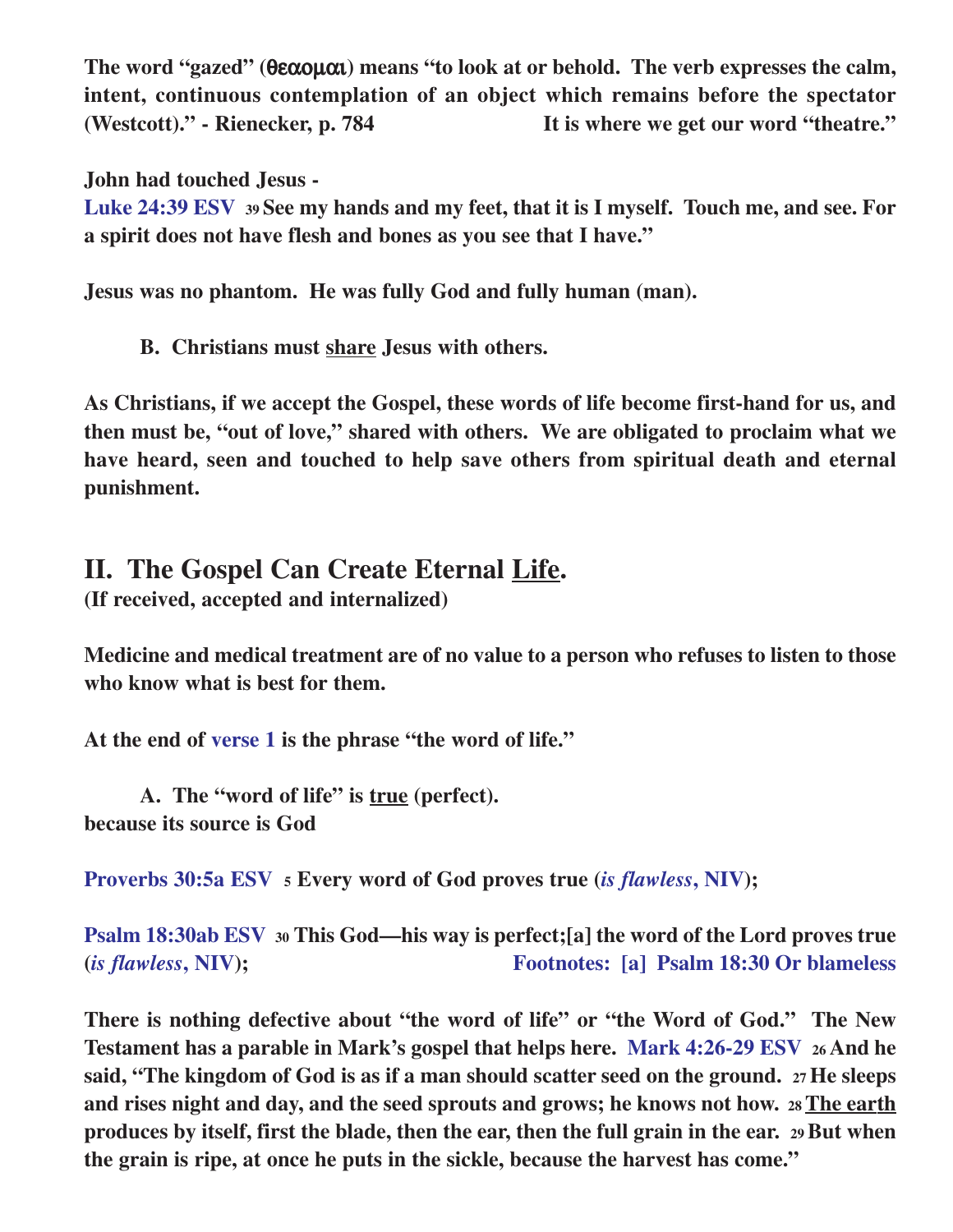**The seed is interpreted to be the "Word of God." Given a receptive soil, a harvest is assured and gathered for the farmer. Earlier in Mark 4, though, the harvest is contingent on the condition or receptiveness of the soil. Maybe your heart is hard or you are more interested in this world than the Kingdom of God. How you accept or reject the seed, which is God's word, is up to you.**

**In verse 2 the text says in essence:**

- **B. "The" life was revealed to Christians before us.**
- **Q. How was it revealed to them?**
- **A. by God, and now it is revealed to us through the Bible and other Christian witnesses.**

**Eternal life was made manifest...It was made known to us. Jesus was the 1st century's look at who God was. John 14:6-11 ESV 6 Jesus said to him (***Thomas***), "I am the way, and the truth, and the life. No one comes to the Father except through me. 7 If you had known me, you would have known my Father also.[a] From now on you do know him and have seen him." 8 Philip said to him, "Lord, show us the Father, and it is enough for us." 9 Jesus said to him, "Have I been with you so long, and you still do not know me, Philip? Whoever has seen me has seen the Father. How can you say, 'Show us the Father'? <sup>10</sup>Do you not believe that I am in the Father and the Father is in me? The words that I say to you I do not speak on my own authority, but the Father who dwells in me does his works. 11 Believe me that I am in the Father and the Father is in me, or else believe on account of the works themselves. Footnotes: [a] John 14:7 Or If you know me, you will know my Father also, or If you have known me, you will know my Father also.**

**Eternal life was seen. Just think of all the Christian people who have had an impact on your life. We are obligated as followers to help bring generations behind us into the family of God. We need to have a similar attitude to Paul as he asked church members to follow his example. I Corinthians 11:1 ESV 1 Be imitators of (***follow***, NIV) me, as I am of Christ.**

**Ephesians 5:1-2 ESV 1 Therefore be imitators of God, as beloved children. <sup>2</sup> And walk in love, as Christ loved us and gave himself up for us, a fragrant offering and sacrifice to God.**

**This accepted revelation requires we testify of our experiences with God's Word. It requires we proclaim (tell you about) the eternal life we experience, so that: III. The Gospel Results in Fellowship.**

**Fellowship. "The word indicates the setting aside of private interest and desires and the joining in w. another or others for common purposes." - Rienecker, p. 785 It is the idea of sharing, communion, partaking and participation with others...**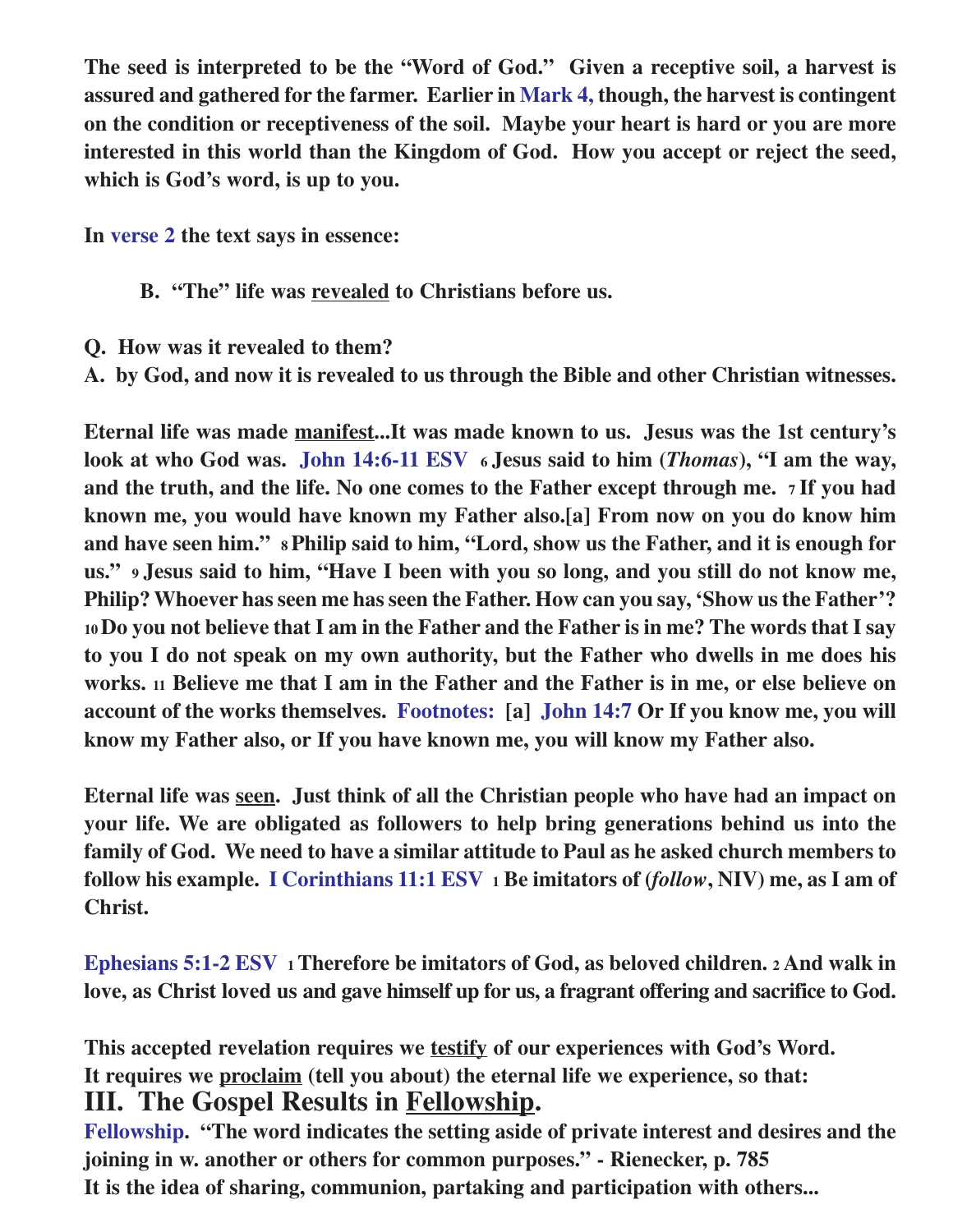**We are to be loving God and loving others so we always do what is best for them. "True (genuine) Christianity is an experience rooted in relationship -- with God and with other believers." - Steven Cole**

**Fellowship is certainly:**

**A. With God, the Father, and His Son, Jesus Christ**

**It even makes us co-heirs with Christ and He becomes our brother, and God, our Father. We have only two choices for fathers in this world. It is either God who is identified as Truth or the devil who is a liar and the father of lies. God makes the most sense as a companion through this world and as an escort into the next.**

**We also enjoy fellowship**

**B. With other Christians**

**This commitment to the Gospel and Jesus creates and puts us into another family - a human one like us. So fellowship is vertical firstly and then becomes a horizontal relationship than deepens with the years. The benefit of fellowship to the Christian life is immeasurable and invaluable. We look to our fellow travelers for encouragement, support and help in this endeavor. Unless you are physically unable to attend the various meetings of the church family, or in solitary confinement, a person is going to do poorly in their growth as a Christian.**

**Conclusion: There can be joy for the proclaimer of the Gospel message when someone they have witnessed to accepts Jesus as their Savior. There is joy for the person who has walked away from Death to accept eternal life. There is a spiritual healing!**

**The Apostle John toward the end of his life was the last surviving apostle, but still took great joy in his vocation for himself and the Church. Listen to what he says later:**

**II John v. 4 ESV 4 I rejoiced greatly to find some of your children walking in the truth, just as we were commanded by the Father.**

**III John v. 4 ESV 4 I have no greater joy than to hear that my children are walking in the truth.**

**John Piper has often pointed out, we cannot glorify God properly unless we enjoy Him thoroughly. A. W. Pink has said: "Now this joy is not to be regarded as a luxury, but rather as a spiritual necessity. We are obligated (and blessed) to be glad in God."**